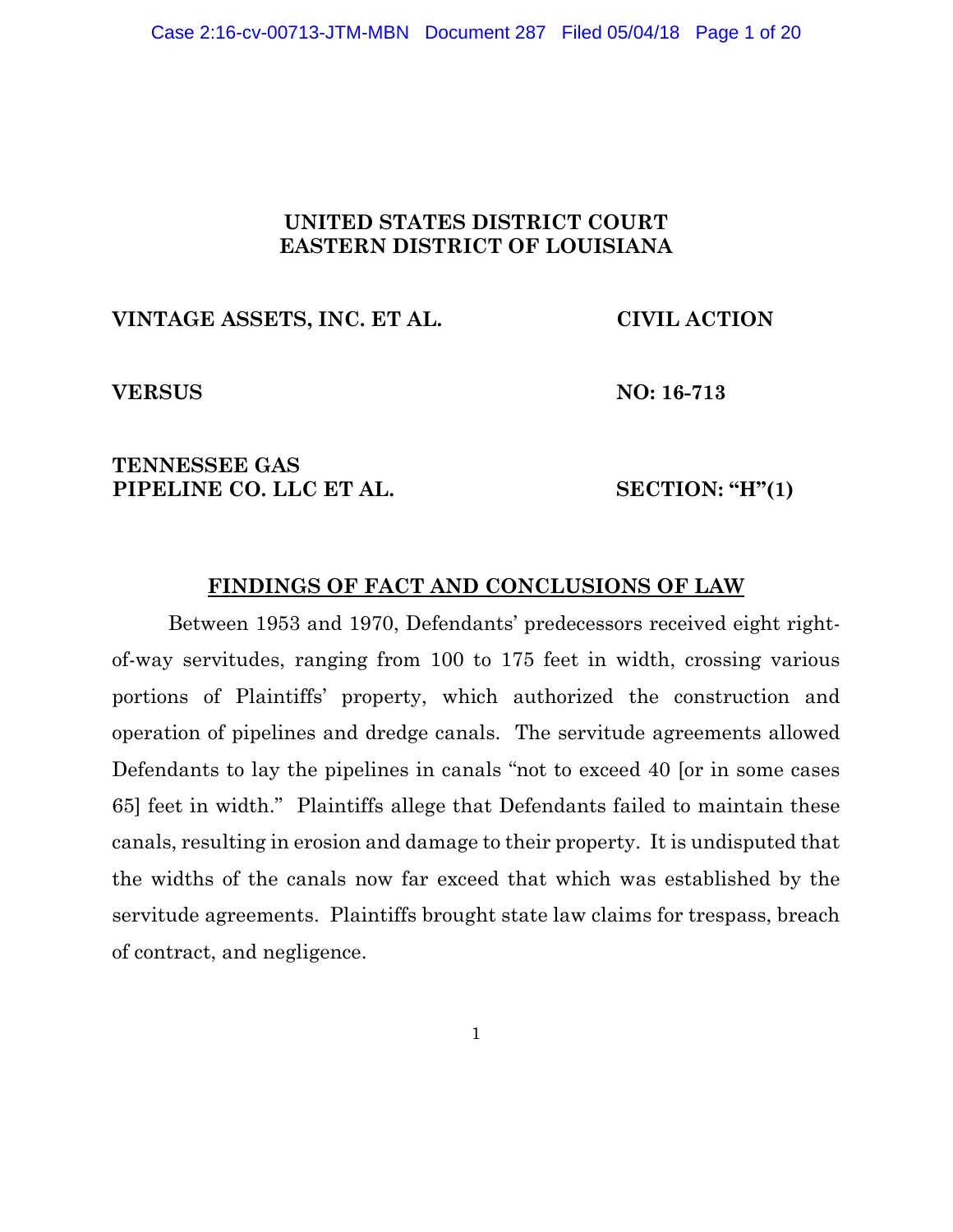This Court made several pre-trial rulings as a result of a series of summary judgment motions. Plaintiffs' tort claims for negligence and trespass were dismissed with prejudice. Plaintiffs' claims for breach of the servitude agreements signed in August 1957 and July 1958, which did not specify a canal or right-of-way width, were dismissed with prejudice.1 This ruling eliminated all of Plaintiffs' claims regarding the pipeline designated as 500-1. The Court also held that Defendants had breached their duties to maintain the canals created by servitude agreements signed in 1953, 1958, 1964, and 1970. Plaintiffs' claims for breach of the obligation to build a dam or bulkhead under the two contracts signed in 1970 remained for trial.

At a bench trial between September 15 and 26, 2017, the Court heard evidence on damages and causation as to Defendants' breaches of the 1953, 1958, 1964, and 1970 contracts, as well as Plaintiffs' claims for breach of the obligation to build dams or bulkheads under the 1970 contracts, including whether that claim has prescribed. The parties each submitted evidence in support of their positions. Plaintiffs contend that Defendants should be required to restore their land and the canals to their not-to-exceed widths, a plan which they submit will cost more than \$30 million. Defendants contend that Plaintiffs are entitled to only the value of the land lost, an amount totaling \$8,000. The Court finds, however, that the facts of this case do not lend themselves to a zero sum game. Unfortunately, the parties' pursuit of total victory has left this Court without all of the tools desirable to effectively parse through the intricacies of this case. Alas, this Court will award damages "as a matter of just and reasonable inference, although the result be only

l

<sup>&</sup>lt;sup>1</sup> Doc. 218.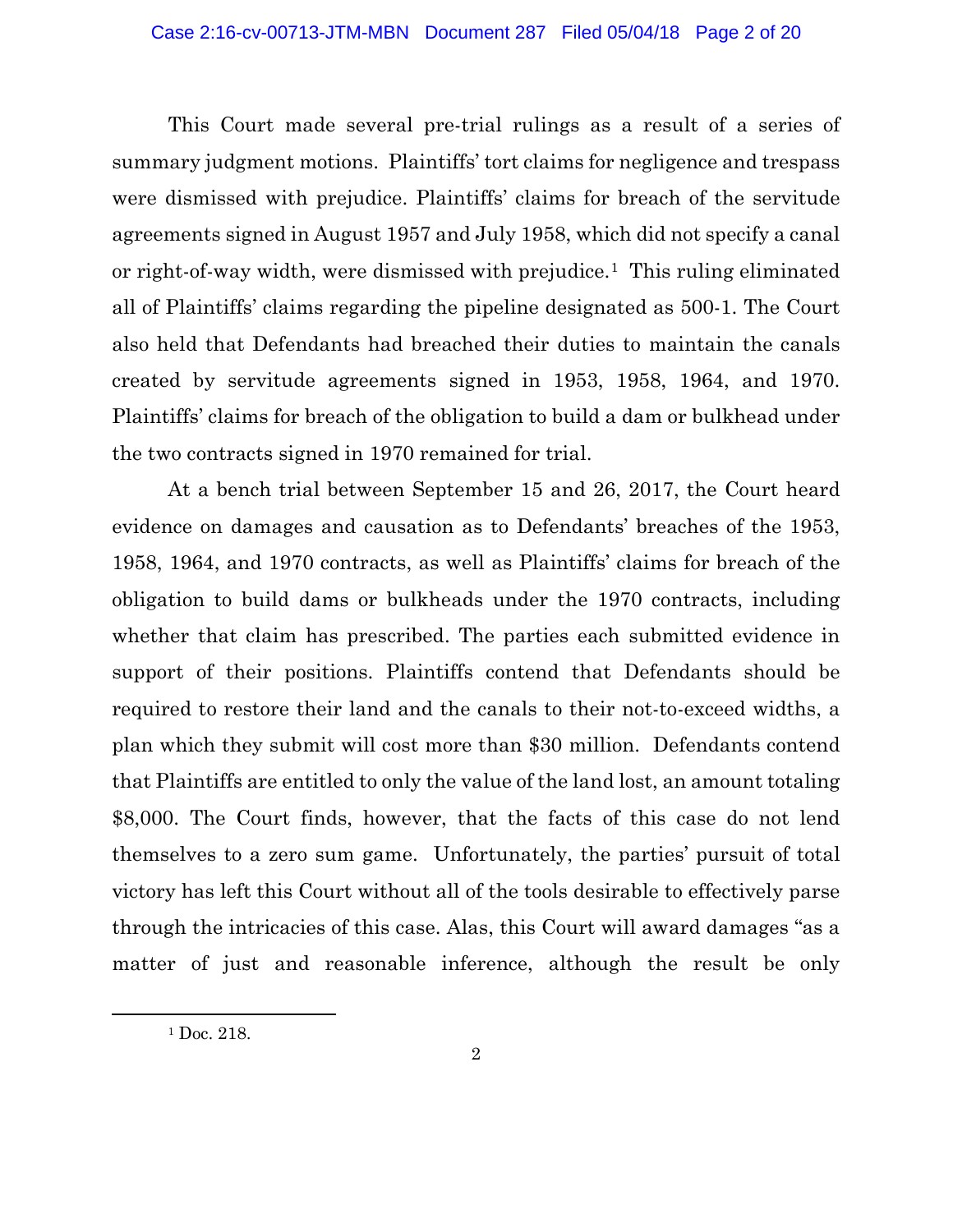approximate." *Sulzer Carbomedics, Inc. v. Oregon Cardio-Devices, Inc.*, 257 F.3d 449, 459–60 (5th Cir. 2001).

Having considered the evidence admitted at trial, the arguments of counsel, and the post-trial briefing, this Court makes the following findings of fact and conclusions of law. To the extent a finding of fact constitutes a conclusion of law, and vice versa, the Court adopts it as such.

#### **FINDINGS OF FACT**

- 1. Plaintiffs are Vintage Assets, Inc.; Jacques Perez de La Vergne; Suzanne de La Vergne McIntosh; Anne Perez Inabnett; Susan Perez Magee; Joan Elizabeth Heather Huey; John R. Perez, III; Arthur S. Huey, IV; Renee Perez Sachs; and Mercedes Perez Mack Exempt Trust.
- 2. Plaintiffs are descendants of John R. Perez, Sr. Plaintiffs are the successors in title to Upper Realty, Inc.; Manning Oil Corporation; LaPlaq Realty, Inc.; Lenmark Lands, Inc.; and Lower Minerals, Inc. ("the Companies"), which were closely held companies owned by John R. Perez, Sr., grandfather to certain Plaintiffs, and later by John Perez, Jr., his son.
- 3. Plaintiffs own land in the Breton Sound Basin on the east bank of Plaquemines Parish, Louisiana (the "Subject Property").
- 4. Specifically, the following property in Plaquemines Parish, Louisiana, is at issue in this lawsuit: Sections 17, 24, 31, and 32, Township 16 South, Range 15 East; the north half of Section 19 and the northwest quarter of Section 20, Township 16 South, Range 15 East; and the northeast quarter and south half of Section 5, Township 17 South, Range 15 East.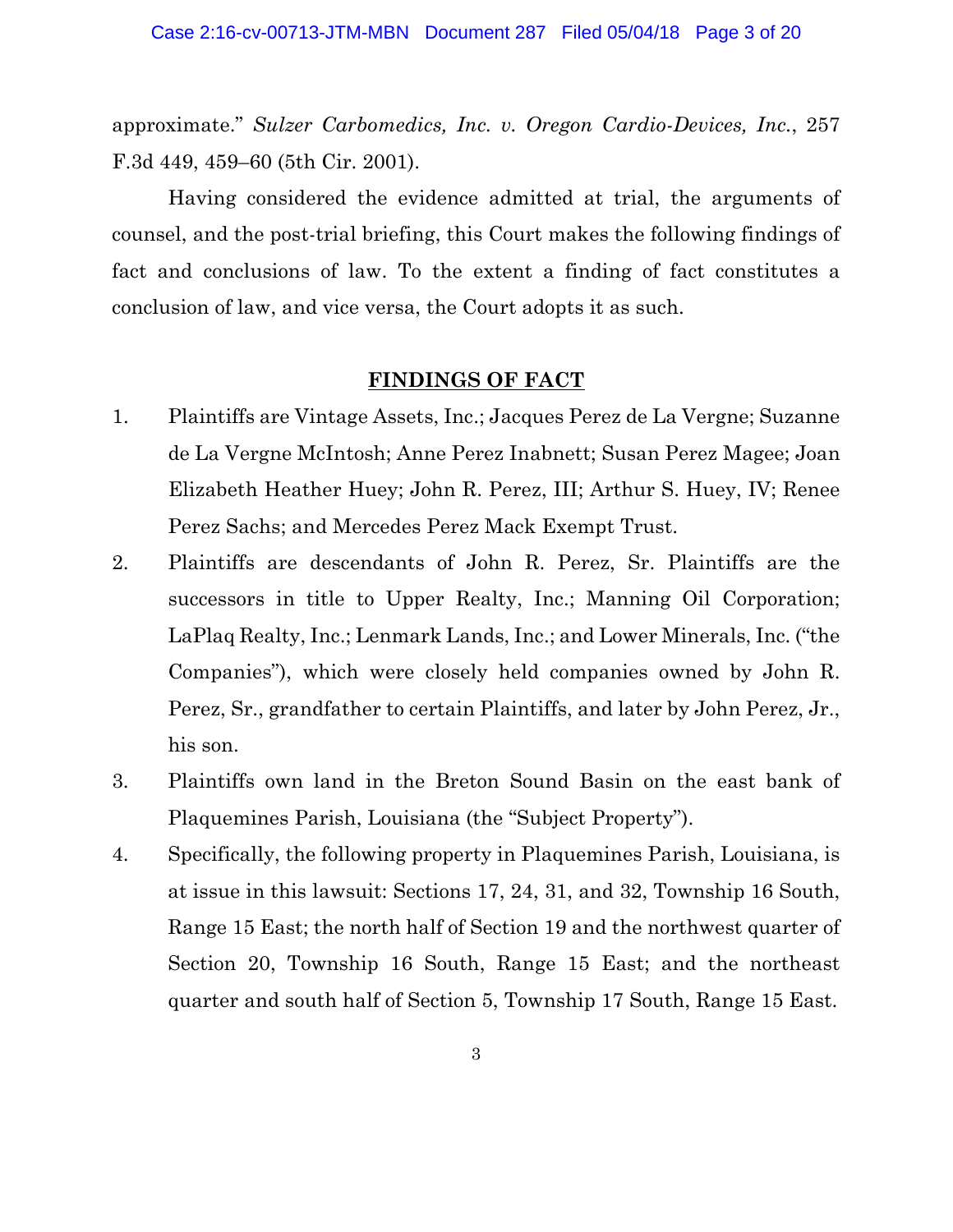- 5. The Subject Property, which is part of the Breton Sound Basin land bridge, is primarily categorized as a brackish and salt marsh and is a stable marsh area.
- 6. The Subject Property has been in Plaintiffs' family for four generations. Together, Plaintiffs own an undivided interest in the Subject Property.
- 7. Plaintiff, the Mercedes Perez Mack Exempt Trust, owns a 1/3 interest in the Subject Property. The beneficiary of the Mercedes Perez Mack Trust is Kathy Mack. The Mercedes Perez Mack Exempt Trust is managed by Whitney Bank.
- 8. Plaintiff Anne Perez Inabnett owns a 1/12th interest in the Subject Property.
- 9. Plaintiff Renee Perez Gurley owns a 1/12th interest in the Subject Property.
- 10. Plaintiff Susan Perez Magee owns a 1/12th interest in the Subject Property.
- 11. Plaintiff John R. Perez, III owns a 1/12th interest in the Subject Property.
- 12. Plaintiff Vintage Assets, Inc. owns a 1/9th interest in the Subject Property. It acquired its interest from and is owned by Jacques Perez de la Vergne. Plaintiff Jacques Perez de la Vergne retained a 1% interest in all causes of action arising from the Subject Property.
- 13. Plaintiff Suzanne de la Vergne McIntosh owns a 1/9th interest in the Subject Property.
- 14. Plaintiff Arthur S. Huey, IV, owns a 1/27th interest in the Subject Property.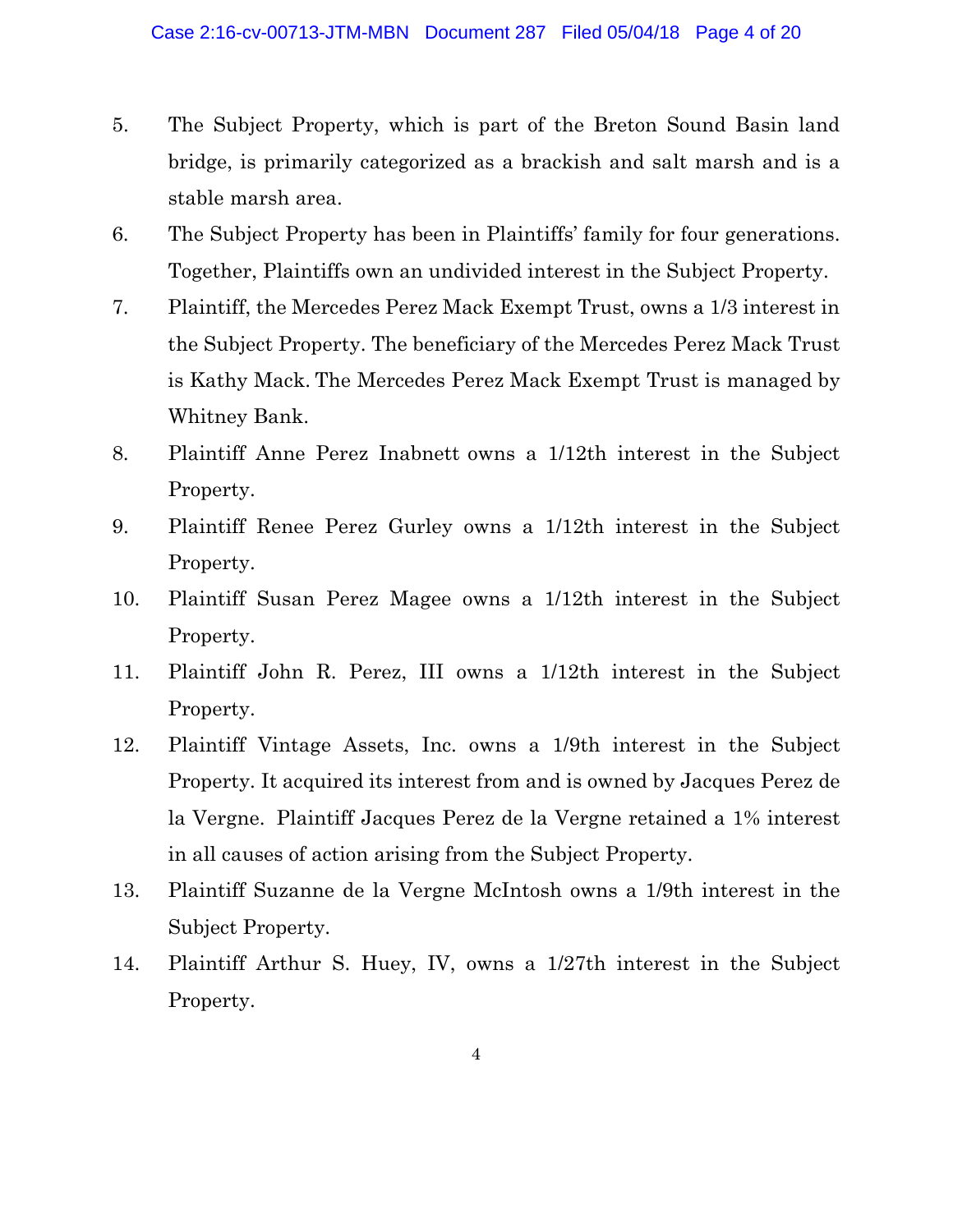- 15. Plaintiff Joan Elizabeth Heather Huey owns a 2/27th interest in the Subject Property.
- 16. Defendants are Tennessee Gas Pipeline Company, L.L.C. ("TGP"), Southern Natural Gas Company, L.L.C. ("SNG"), High Point Gas Transmission, L.L.C. ("HPGT"), and High Point Gas Gathering, L.L.C. ("HPGG").
- 17. From 1953 until 1970, Plaintiffs' predecessors, acting on behalf of the Companies, granted eight right-of-way ("ROW") agreements to TGP and SNG that covered the Subject Property, six of which remain at issue for the trial of Plaintiffs' claims.
- 18. On January 9, 1953, Upper Realty, Inc. granted a ROW covering portions of Section 31 in Township 16 South, Range 15 East ("Tract 6") and Section 32 in Township 16 South, Range 15 East ("Tract 7"), to SNG ("the 1953 Upper Realty ROW"). The 1953 Upper Realty ROW agreement granted SNG a right-of-way and easement 100 feet in width within which to operate a pipeline. The agreement allowed the pipeline to lay in "open ditches or canals not to exceed 40 feet in width, which may be filled in or left open at the option of Grantee."
- 19. Sections 31 and 32 were referred to as Tracts 6 and 7, respectively, throughout the course of this trial.
- 20. On June 15, 1970, Upper Realty, Inc. granted a ROW covering portions of the same parcel to SNG for the purpose of installing a second parallel pipeline (the "1970 Upper Realty ROW"). The agreement granted SNG a 175-foot pipeline easement, including "the right to lay such pipeline in an open ditch or canal," and the right to widen the existing 40-foot canal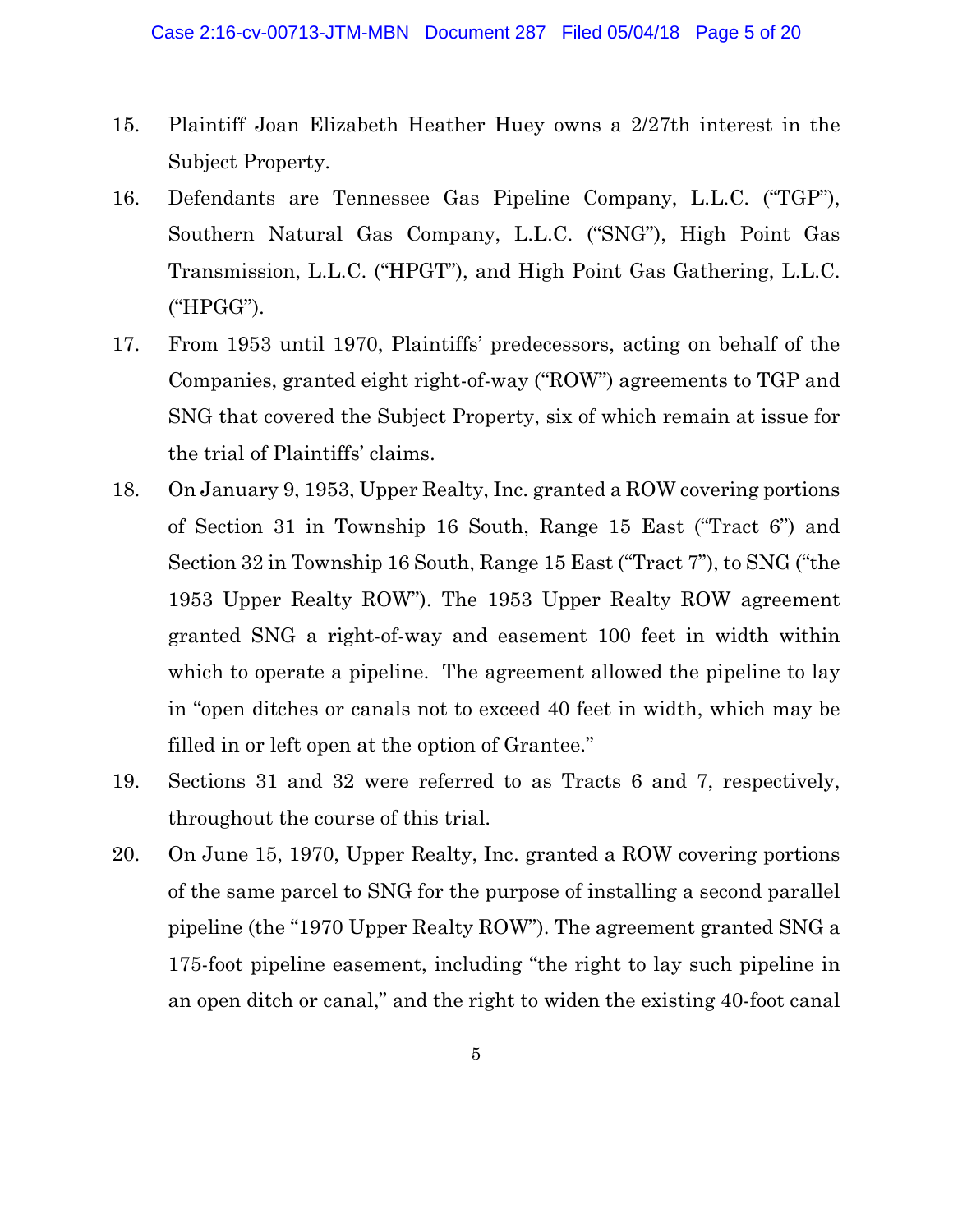by an additional 25 feet. In the agreement, SNG also agreed to dam or bulkhead the canal at the points where the canal enters and leaves the property.

- 21. On January 9, 1953, Lenmark Lands, Inc. granted a ROW covering portions of Section 5 in Township 17 South, Range 15 East ("Tract 1") to SNG, with provisions identical to the 1953 Upper Realty ROW ("the 1953 Lenmark ROW").
- 22. The property within Section 5 was referred to as Tract 1 throughout the course of the trial.
- 23. On June 15, 1970, Lenmark Lands, et al., granted a new ROW covering portions of Tract 1 to SNG for the purpose of laying a pipeline parallel to the 1953 Lenmark ROW ("the 1970 Lenmark ROW"). The provisions of the 1970 Lenmark ROW were substantively identical to the 1970 Upper Realty ROW.
- 24. SNG constructed and installed the first pipeline (the Main Pass Franklinton Line) under the 1953 Upper Realty and 1953 Lenmark Lands ROWs. SNG constructed a second pipeline (the Main Pass-Franklinton Loop) pursuant to the 1970 Upper Realty and the 1970 Lenmark ROWs.
- 25. SNG ultimately transferred its interest in the 1953 and 1970 Upper Realty ROWs and the 1953 and 1970 Lenmark ROWs to HGPT, and HGPT is the current grantee of those ROWs.
- 26. The width of the canal in which these pipelines lie now far exceeds 65 feet. In 2015, the width of the canal ranged from 145.4 to 161.5 feet.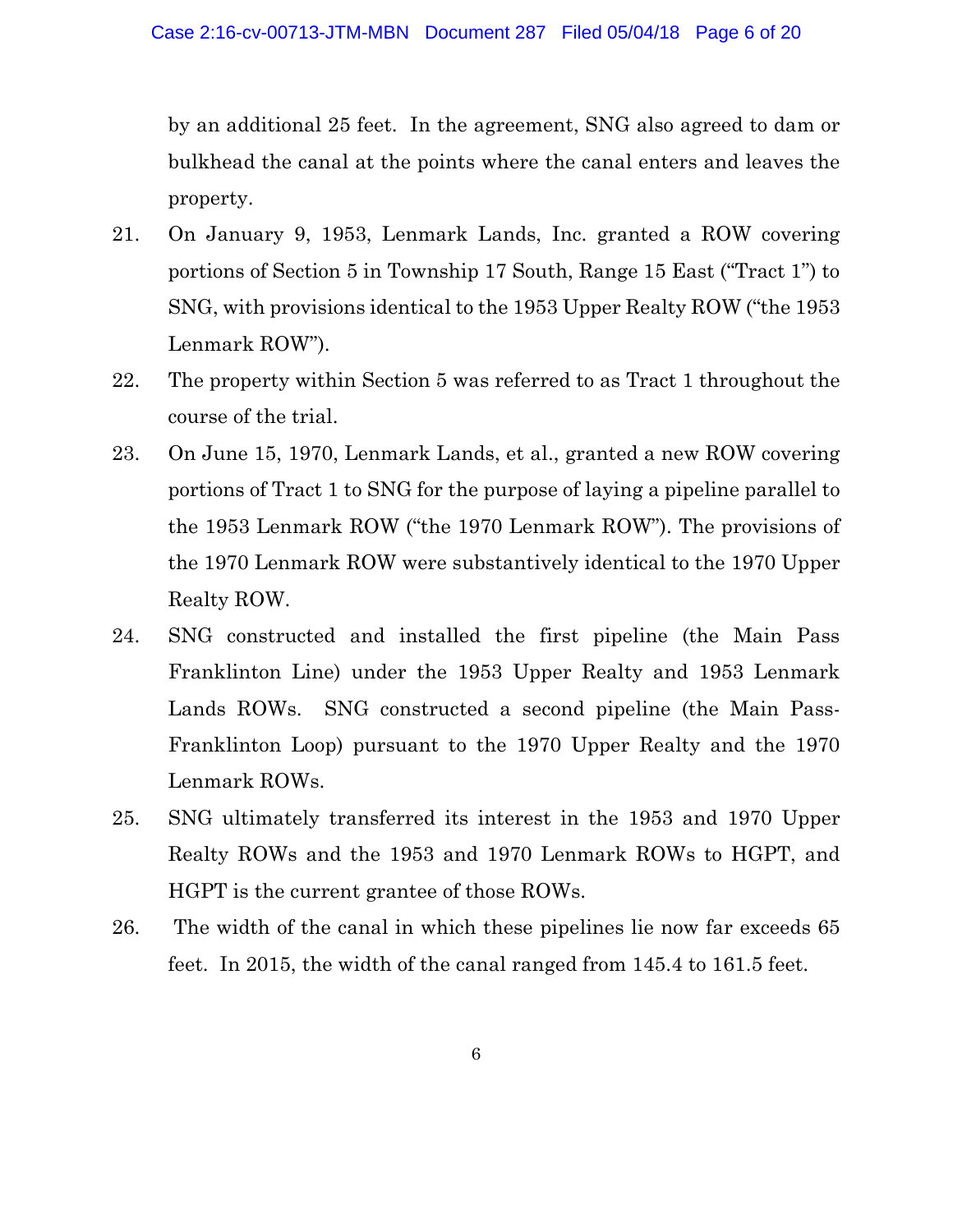- 27. On February 13, 1958, the Manning Oil Co. granted a ROW to SNG ("the 1958 Manning ROW") covering portions of Section 19 in Township 16 South, Range 16 East ("Tract 3"), Section 20 in Township 16 South, Range 16 East ("Tract 4"), and Section 24 in Township 16 South, Range 15 East ("Tract 5"). The 1958 Manning ROW agreement granted a 100 foot easement and the right to lay pipelines in "open ditches or canals not to exceed 40 feet in width, which may be filled in or left open at the option of Grantee."
- 28. Throughout this trial, the portion of the Subject Property in Section 19 was referred to as Tract 3, in Section 20 was referred to as Tract 4, and in Section 24 was referred to as Tract 5.
- 29. SNG constructed the Black Bay Line, crossing Tracts 3, 4, and 5, pursuant to the 1958 Manning ROW. HPGG is the current grantee of the ROW.
- 30. The current width of the canal in which this pipeline lies now far exceeds 40 feet. In 2015, the width of the canal ranged from 76.7 to 102.2 feet.
- 31. On May 1, 1964, the Companies granted a ROW to TGP ("the 1964 Upper Realty ROW") covering portions of Tract 1, Tract 7, and Section 17, Township 17 South, Range 15 East ("Tract 2"). The agreement granted a pipeline easement, stating that "the open ditch or canal which Grantee may dig will be dug to a minimum depth of approximately minus six feet (-6') below mean low gulf level and will not exceed forty (40') feet in width at the top."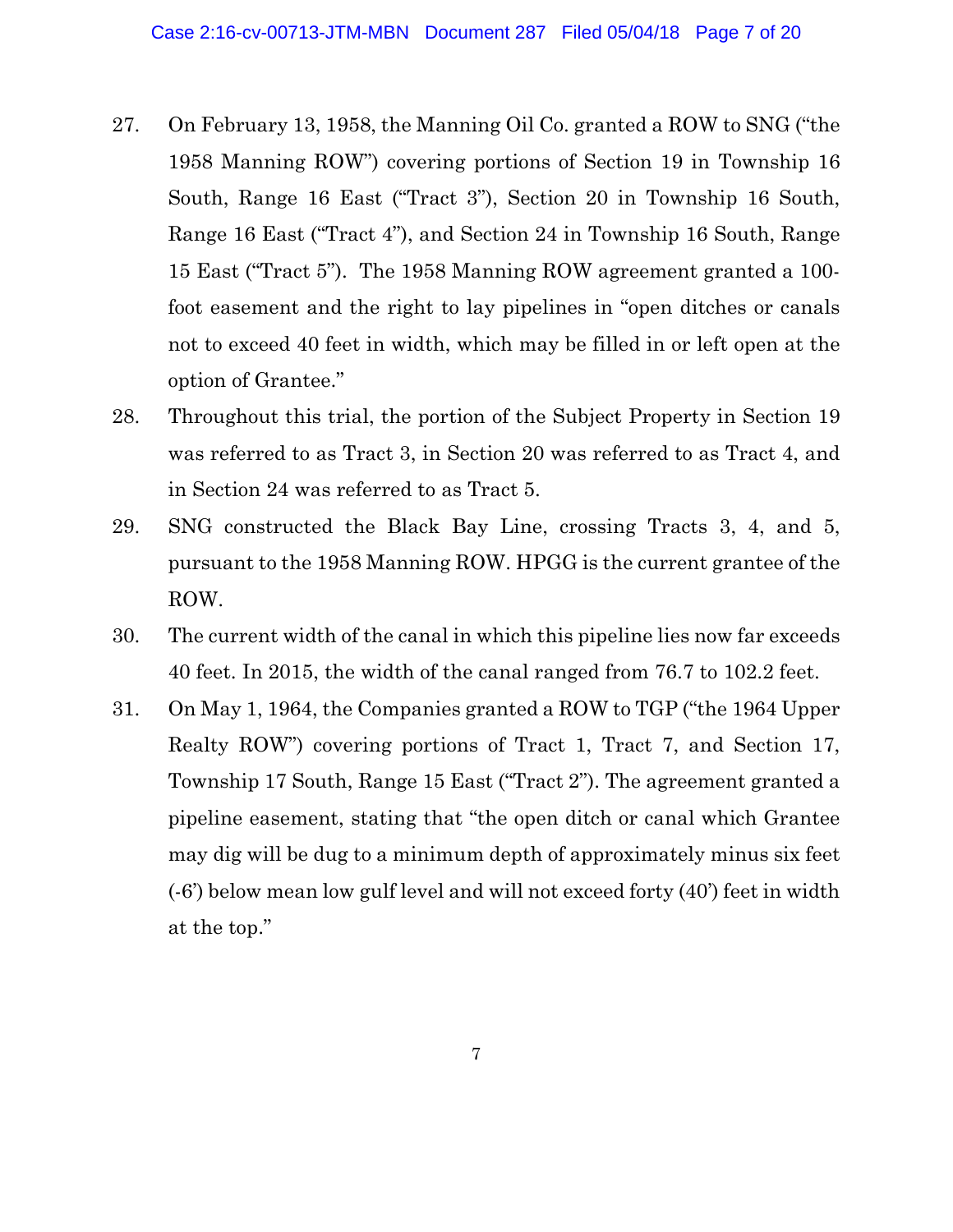- 32. TGP constructed a canal for its 500-2 pipeline pursuant to the 1964 Upper Realty ROW, which traverses Tracts 1, 2, and 7 of Plaintiffs' property. TGP is the current grantee of the 1964 Upper Realty ROW.
- 33. The width of the canal in which this pipeline lies now far exceeds 40 feet. In 2015, the width of the canal ranged from 102.8 to 129.7 feet as it transected Tract 2 and 90.7 to 110.8 feet as it transected Tract 7.
- 34. The 1953 Upper Realty and Lenmark ROWs and the 1958 Manning Oil ROW prohibit Plaintiffs from constructing any obstruction over the rights of way or changing the grade over the pipelines therein.
- 35. Each of the pipelines at issue herein remain in operation. None of the Defendants have conducted any activities to maintain the canals at their originally dredged widths.
- 36. In some instances, the canals have eroded into open water.
- 37. All of the canals dredged pursuant to the agreements at issue here were left open, and no dams or bulkheads were installed anywhere on the Subject Property.
- 38. Plaintiffs did not know prior to the ten years preceding the filing of this lawsuit that no dams had been installed.
- 39. Defendants did not know whether or not dams or bulkheads had been installed.
- 40. A dam or bulkhead would have helped to prevent erosion of the interior of the Subject Property.
- 41. Plaintiffs did not visit the Subject Property.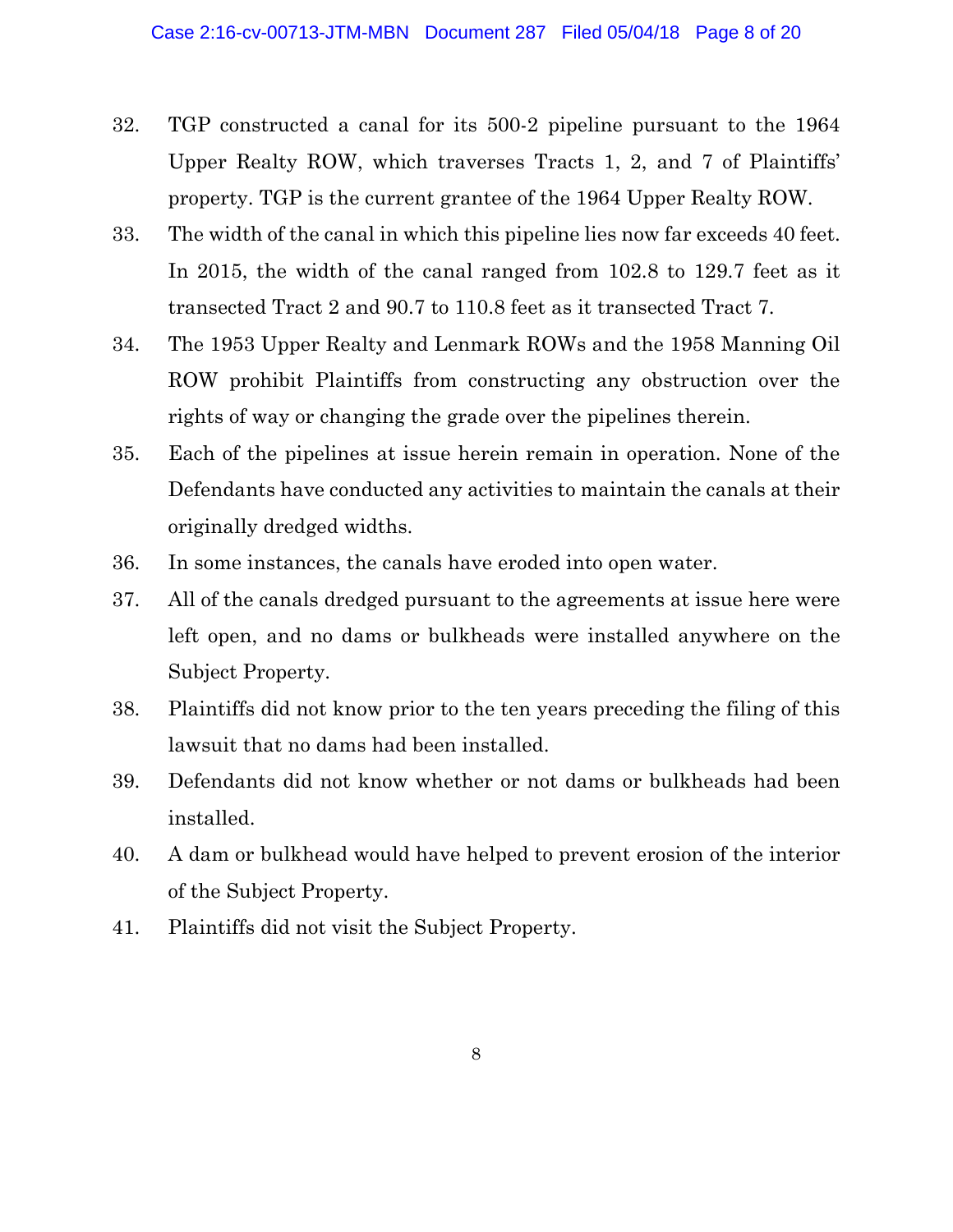- 42. The Subject Property is unmarked, undeveloped marsh land, and it would be difficult for a visitor to differentiate the Plaintiffs' property from the property surrounding it.
- 43. At the time the parties entered into the aforementioned agreements, Defendants, and the oil industry in general, were aware that the failure to maintain the pipeline canals would result in erosion of the land and widening of the canals. Accordingly, the damage at issue here was foreseeable.
- 44. The erosion of the Plaintiffs' land was caused by a combination of natural processes, including boat wakes, currents, and wind, some of which may have occurred notwithstanding the dredging of the canals. These erosive forces, however, would not have acted on the stable interior portions of Plaintiffs' land if not for the Defendants' failure to maintain the canals.
- 45. Repair of portions of Plaintiffs' land has become necessary because of Defendants' neglect in failing to maintain the canal banks.
- 46. The Court finds the analysis of land loss by Defendants' expert, Mark Byrnes, to be credible. Much of the land loss included in Plaintiffs' calculations was a result of natural edge erosion. The Court finds that no maintenance activity would have prevented this natural edge erosion from taking place. Mr. Byrne's calculations more appropriately took these factors into consideration. Accordingly, this Court has used Mr. Byrne's calculation of lost acreage in determining Plaintiffs' damages.
- 47. According to Mr. Byrne's calculations, the total land lost due to canal widening from the time of the construction of the canals to 2015 was 15.12 acres.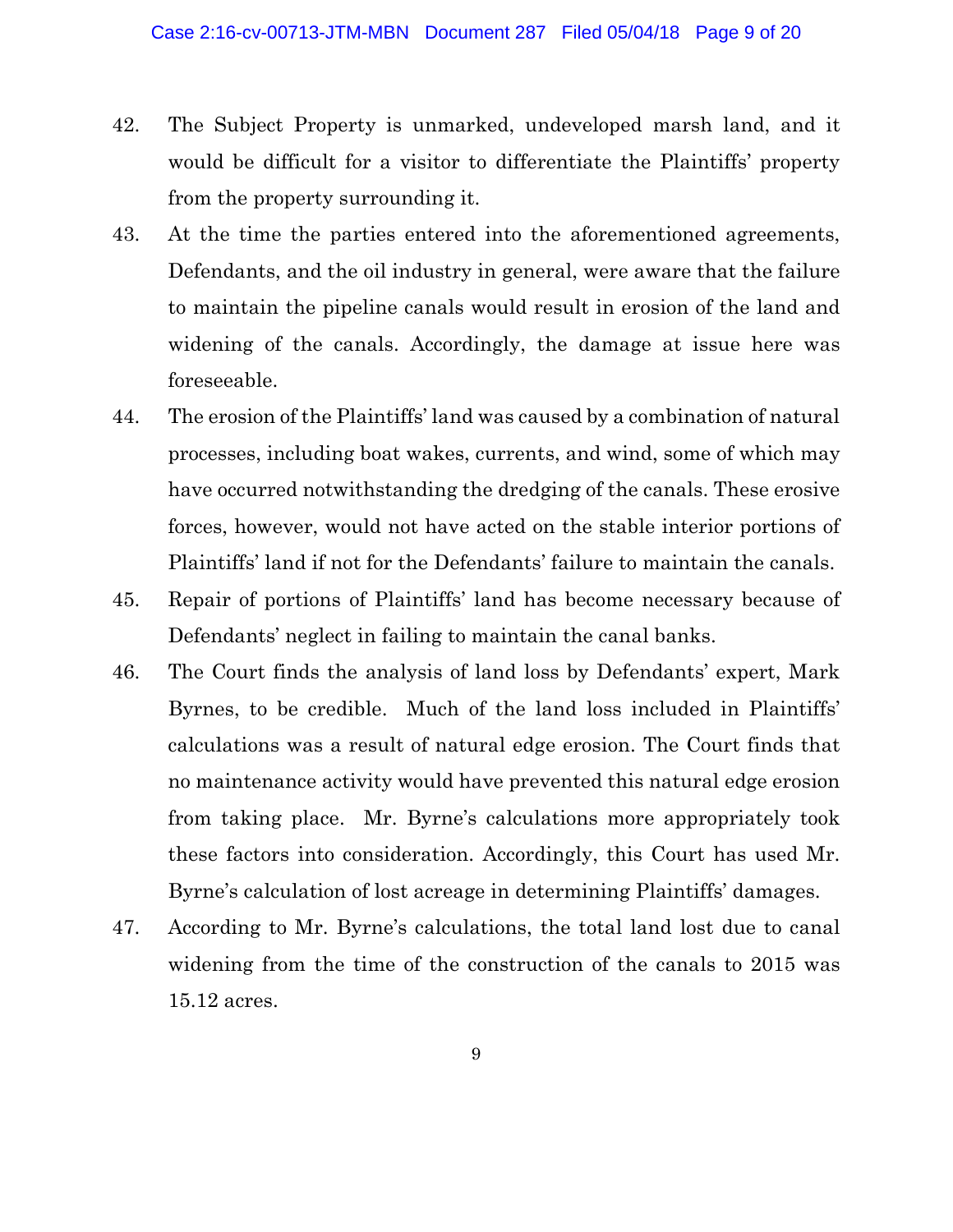- 48. This land loss would not have occurred if the canal banks had been maintained.
- 49. The market value of Plaintiffs' land is \$200 per acre.
- 50. Each of the Plaintiffs desires to restore the land that was lost.
- 51. Plaintiffs' engineering expert, David O'Reilly, submitted four variations of a plan for restoration of the land lost as a result of Defendants' breach. These plans were still in the design phase.
- 52. Two of the variations for restoration proposed by Mr. O'Reilly called for backfilling of the canals. The servitude agreements do not entitle Plaintiffs to have the canals backfilled.
- 53. Of the other two restoration plan variations, Option 3 calls for borrowing material from adjacent lakes and canals at a cost of \$32,418,326.21, while Option 1 proposes borrowing material from the Mississippi River at a cost of \$36,413,612.18.
- 54. Each plan suggests restoration of areas in Tracts 1, 2, 5, 6, and 7 using rock berms, geotextiles, and borrow material.
- 55. Mr. O'Reilly did not submit any plan for restoration of the land lost in Tracts 3 and 4, which totaled 2.69 acres.
- 56. As to Tract 1, which has lost 1.31 acres of land as a result of Defendants' failure to maintain the canals, O'Reilly's plan recommends shoreline stabilization and restoration of a small area of the tract.
- 57. As to Tract 2, which lost 4.59 acres as a result of Defendants' breach, Mr. O'Reilly's plan would use three rock berms and borrow material to restore and stabilize the canal bank.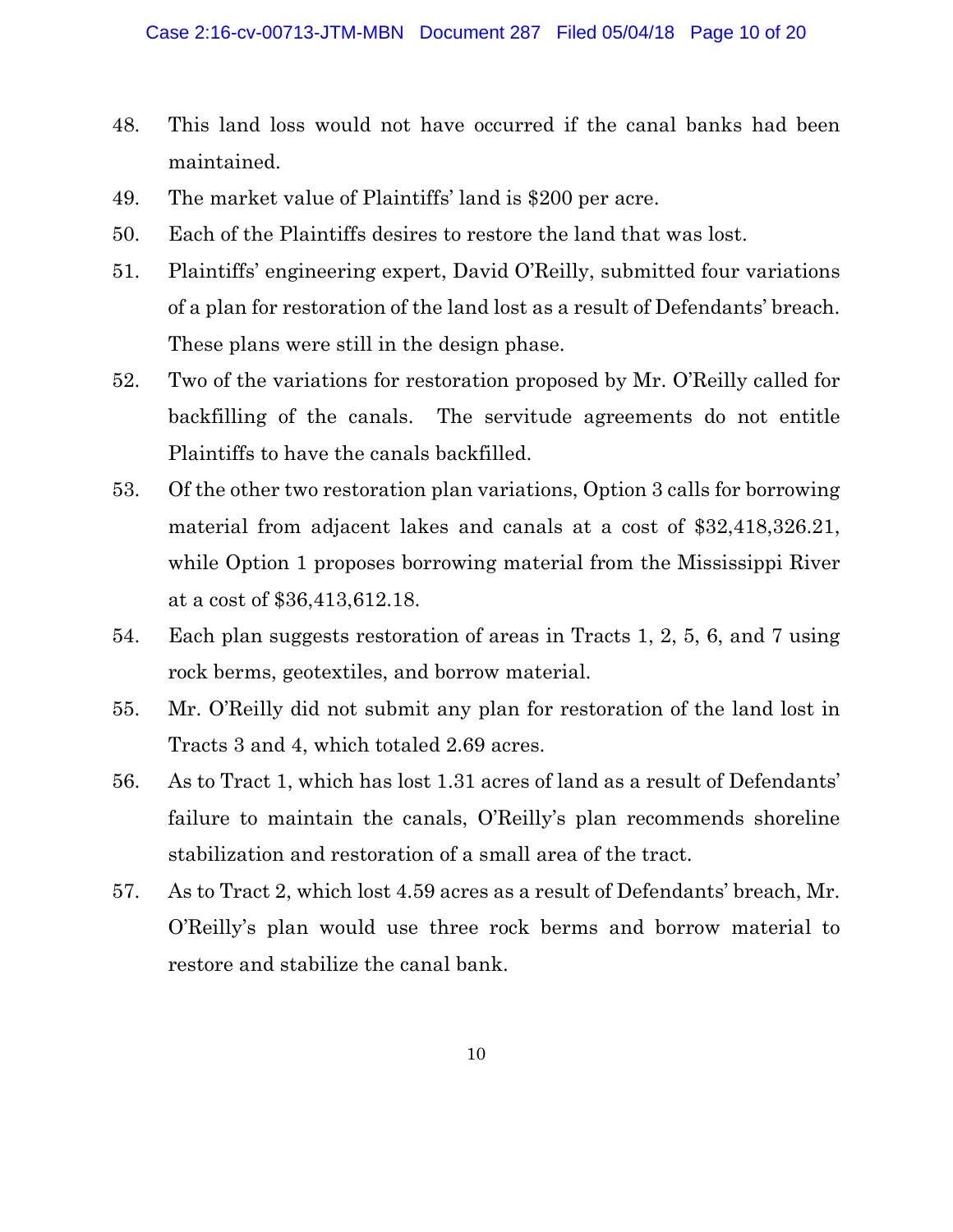- 58. As to Tract 5, which lost 1.82 acres of land, Mr. O'Reilly's plan would restore some, but not all, of the areas of land loss. Mr. O'Reilly's plan does not seek to restore the two easternmost portions of land lost, which amount to roughly 50% of the land lost in Tract 5.
- 59. As to Tract 6, which lost 1.83 acres of land, Mr. O'Reilly proposes using a double rock berm and borrow material to stabilize and restore the area.
- 60. As for the area surrounding the SNG canal in Tract 7, which lost 0.81 acres, Mr. O'Reilly would restore some, but not all, of the areas of land loss.
- 61. As for the area surrounding the TGP canal in Tract 7, which has lost 2.07 acres, Mr. O'Reilly proposes using three rock berms and borrow material to restore and stabilize the canal banks.
- 62. This Court finds that the cost of Mr. O'Reilly's plan to restore some of the areas of Plaintiffs' property will exceed the benefit of restoration in those particular areas. These areas are Tract 1 and about 75% of the area surrounding the SNG canal in Tract 7.
- 63. In Tract 1, three canals run through an island, which has eroded both from the interior and exterior. Natural erosive forces will continue to erode the island from its exterior, and therefore, restoration of the interior of the island would be futile and only forestall the inevitable erosion of this island.
- 64. In the majority of the area surrounding the SNG canal in Tract 7, erosion as a result of the dredging of the canal has caused only a small amount of land loss on the edges of more substantial land masses. Restoration of these areas would be greatly disproportionate in cost to the actual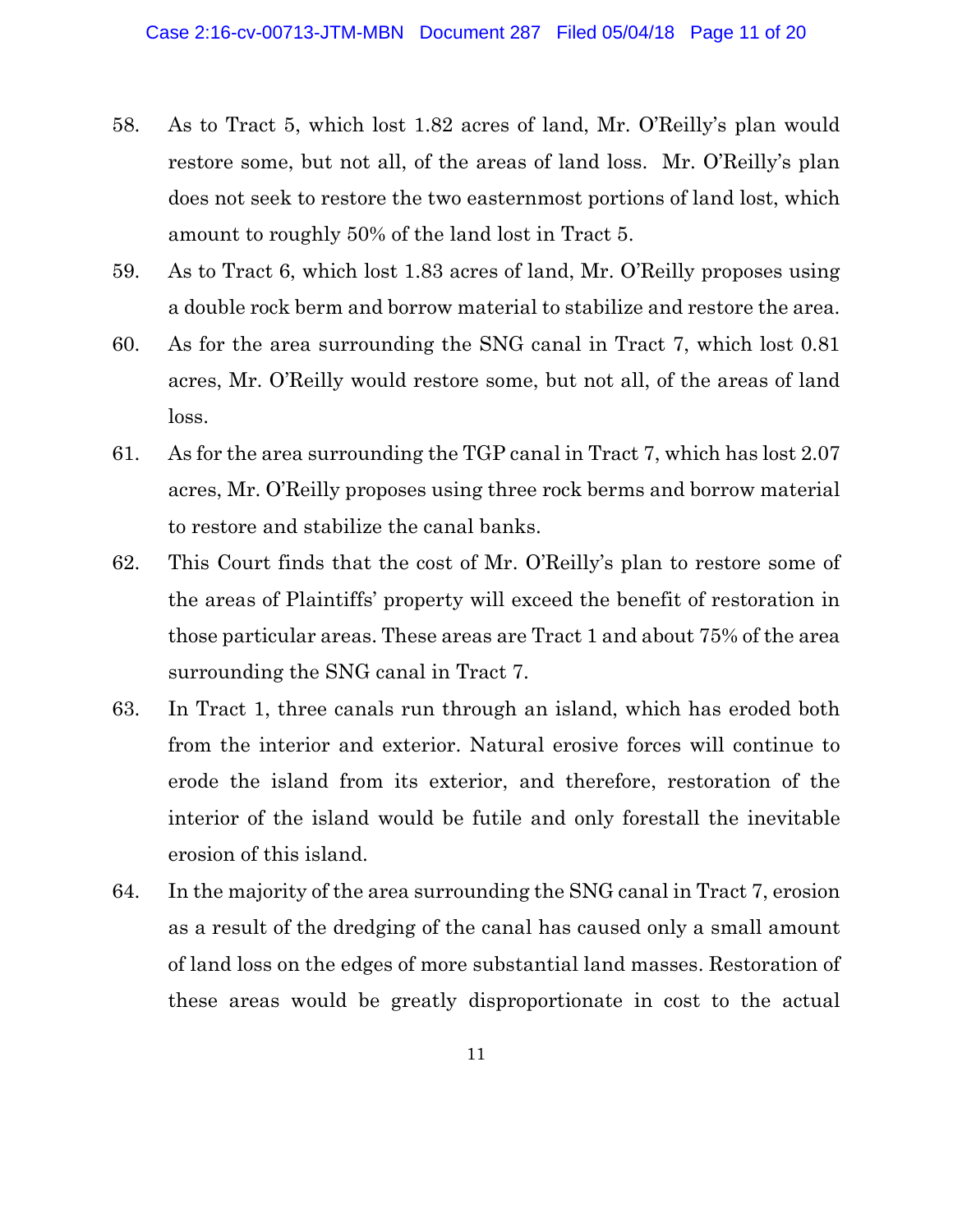damage, especially in light of the erosive forces that will continue to work on the edges of this land. However, in the northwesternmost corner of the tract, the canal was dredged through the Plaintiffs' property, resulting in land loss and erosion from the interior. Accordingly, restoration of this portion, which amounts to roughly 25% of the land lost near the SNG canal in Tract 7, is appropriate and not greatly disproportionate to its cost.

- 65. The acreage of the land lost in Tract 1, 75% of the area surrounding the SNG canal in Tract 7, and the areas for which Mr. O'Reilly did not submit a restoration plan (Tracts 3, 4, and 50% of Tract 5) amounts to 5.52 acres. These areas are not suitable for restoration.
- 66. Restoration of the land lost in Tracts 2, 6, the westernmost portion of Tract 5, the area surrounding TGP's 500-2 pipeline canal in Tract 7, and the northwesternmost portion of the area surrounding the SNG canal in Tract 7 is feasible and its benefit is not outweighed by its cost. These areas lost a total of 9.6 acres of land as a result of Defendants' failure to maintain the canals.
- 67. Defendants' failure to install dams or bulkheads pursuant to the 1970 Upper Realty and Lenmark ROWs contributed to the erosion and land loss discussed above.
- 68. Defendants failed to show that any part of Plaintiffs' property has eroded into a natural navigable water body such that they have lost ownership of such.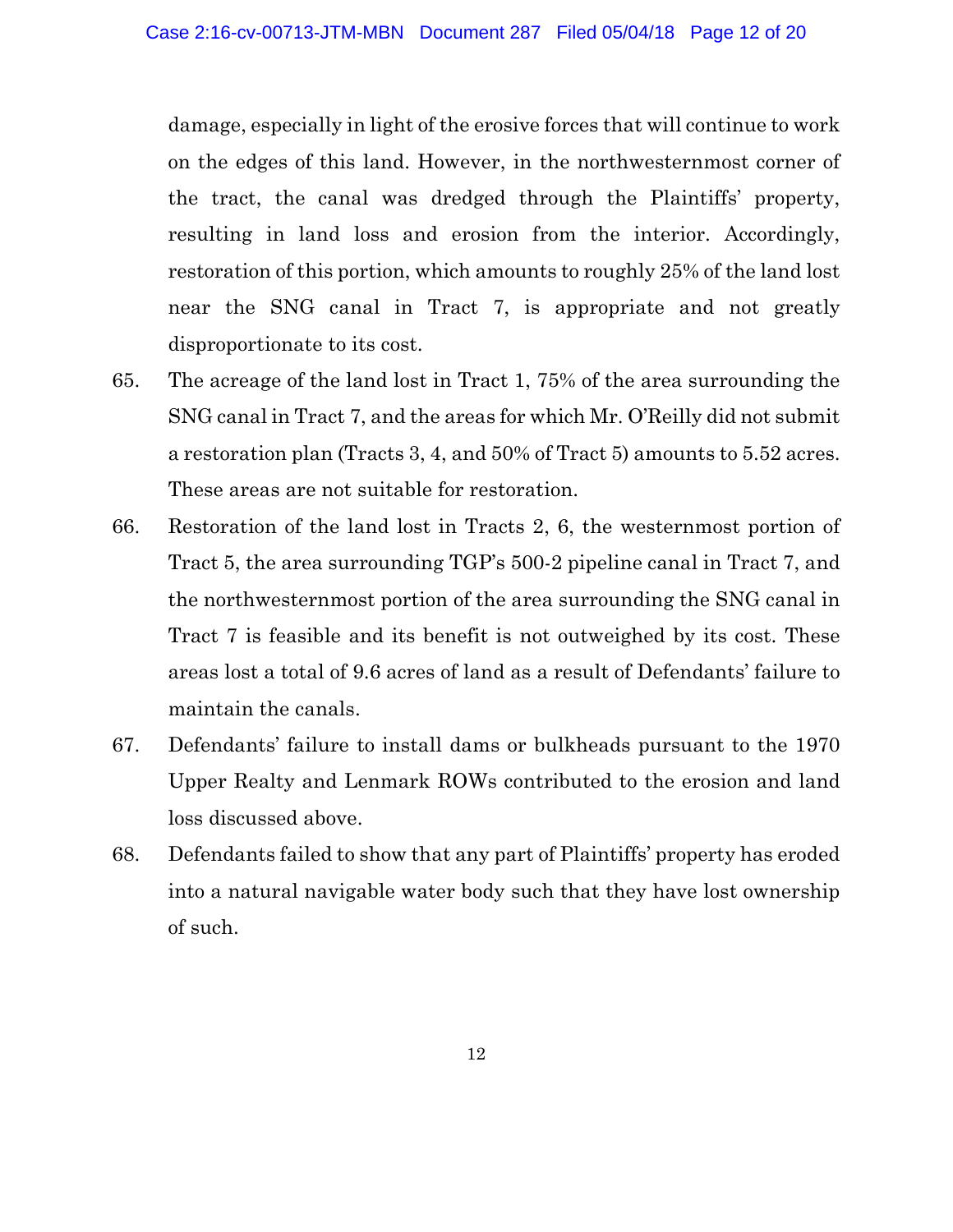# **CONCLUSIONS OF LAW**

- 69. Louisiana law applies to this diversity action.
- 70. The law of prescription does not limit Plaintiffs to damages for harms incurred within ten years of the filing of this lawsuit, as Defendants have argued.
- 71. Defendants seek a reduction in damages for Plaintiffs' failure to mitigate damages. "An obligee must make reasonable efforts to mitigate the damage caused by the obligor's failure to perform. When an obligee fails to make these efforts, the obligor may demand that the damages be accordingly reduced." LA. CIV. CODE art. 2002.
- 72. Defendants are not entitled to a reduction in damages for Plaintiffs' failure to mitigate where the ROW agreements prevented Plaintiffs from obstructing the canals or changing the grade over the pipelines.

# **Obligation to Maintain Canal Banks**

## *Restoration*

73. Although throughout the course of this litigation, the parties have referred to the rights-of-way at issue as predial servitudes, they are more appropriately classified as rights of use. A right of use is a "personal servitude that confers a benefit similar to a predial servitude upon a person rather than upon an estate." PETER TITLE, LOUISIANA PRACTICE SERIES § 3:44 (2d ed.); LA. CIV. CODE arts. 639–41; *see Rose v. Tenn. Gas Pipeline Co.*, 508 F.3d 773, 777 (5th Cir. 2007) ("Even though [pipeline] rights of way similar to that granted to TGP are frequently characterized as predial servitudes, . . . perhaps the interest in question might be better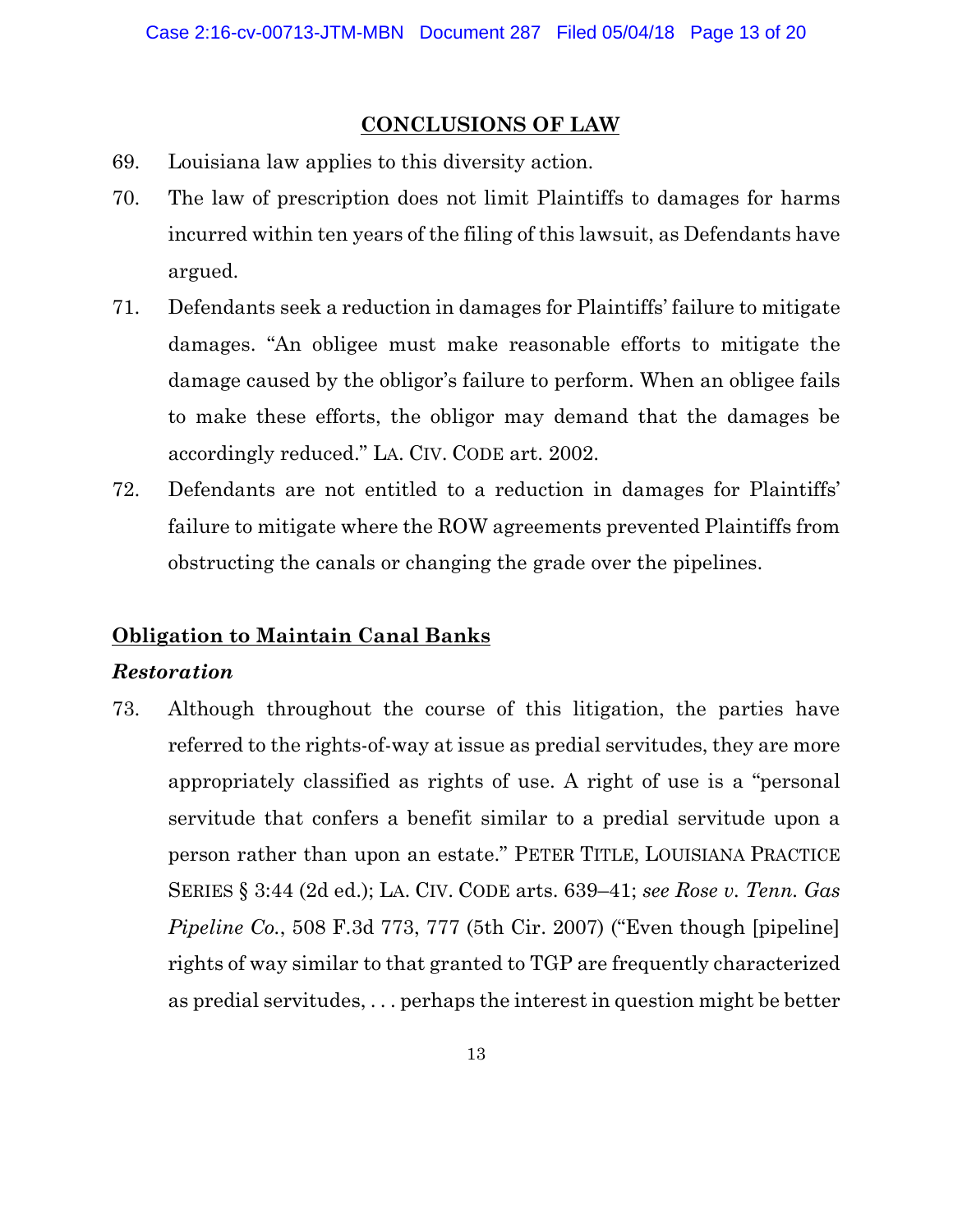classified as a personal servitude because it confers a benefit in favor of a juridical person, TGP, rather than an immovable.").

- 74. "A right of use is regulated by application of the rules governing usufruct and predial servitudes to the extent that their application is compatible with the rules governing a right of use servitude." LA. CIV. CODE art. 645.
- 75. Defendants have a continuing obligation under the aforementioned ROWs and Louisiana suppletive law to refrain from aggravating the servient estate. *See Rose v. Tenn. Gas Transmission Co*., No. 05-3102, 2009 WL 4891910, at \*2 (E.D. La. Dec. 8, 2009); Doc. 218.
- 76. The failure to maintain the canals dredged pursuant to the aforementioned ROW agreements at their not-to-exceed widths was a breach of those agreements. *See* Doc. 218.
- 77. A usufructuary is bound to, at his own cost, make repairs that "have become necessary as a result of the usufructuary's fault or neglect." LA. CIV. CODE art. 577. "During the existence of the usufruct, the naked owner may compel the usufructuary to make the repairs for which the usufructuay is responsible." LA. CIV. CODE art. 579.
- 78. Defendants are obligated to repair Plaintiffs' land, at their expense, where their failure to maintain the canals made such repairs necessary.
- 79. "Upon a failure to perform an obligation that has another object, such as an obligation to do, the granting of specific performance is at the discretion of the court." LA. CIV. CODE art. 1986.
- 80. "An obligee has a right to specific performance for breach of contract except when it is impossible, greatly disproportionate in cost to the actual damage caused, no longer in the creditor's interest, or of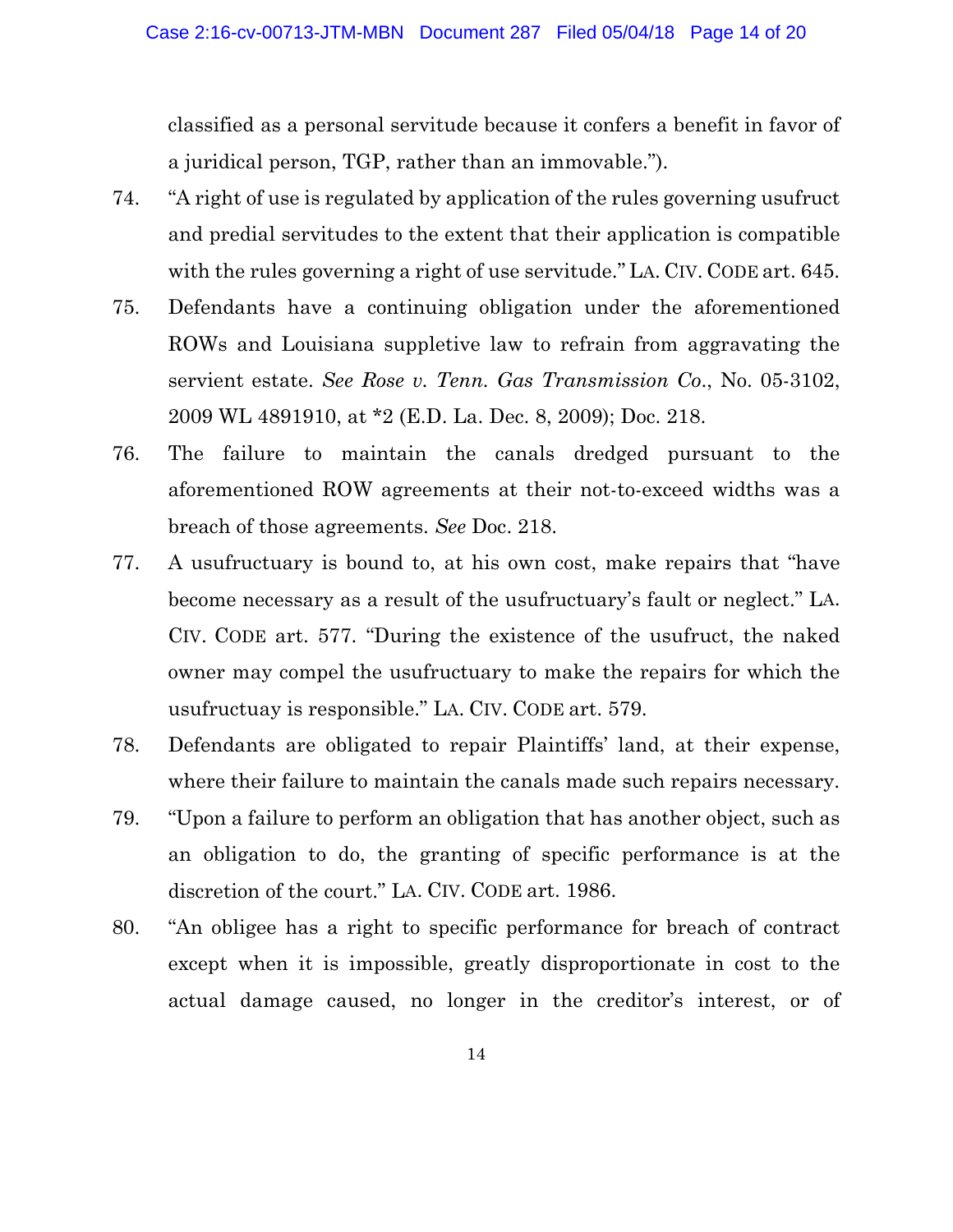substantial negative effect upon the interests of third parties." *Charter Sch. of Pine Grove, Inc. v. St. Helena Par. Sch. Bd.*, 9 So. 3d 209, 222 (La. App. 1 Cir. 2009) (citing *J. Weingarten, Inc. v. Northgate Mall, Inc.*, 404 So. 2d 896, 901 (La. 1981)). "When specific performance is impracticable or when the court, in its discretion, refuses to grant specific performance of an obligation to do, the court may instead fix damages." *Id.*

- 81. "The remedy of specific performance may, under some circumstances, be enforced by injunction." *Id.*
- 82. "The decision to grant or deny permanent injunctive relief is an act of equitable discretion by the district court" in which the court may balance the equities. *Abraham v. Alpha Chi Omega*, 708 F.3d 614, 627 (5th Cir. 2013).
- 83. As discussed above, the restoration plan proposed by Plaintiffs is greatly disproportionate in cost to the actual damage caused to Tract 1 and 75% of the area surrounding the SNG canal in Tract 7. Accordingly, specific performance for the restoration of those areas is inappropriate, and Plaintiffs are entitled to damages.
- 84. Repair of the damage to Tracts 2, 6, and portions of Tract 5 and 7, however, is feasible and its cost is not greatly disproportionate to the actual damage caused or the benefit of restoration.
- 85. Plaintiffs are entitled to a permanent injunction ordering Defendants to perform the construction and repairs necessary to restore, at Defendants' expense, the land lost due to Defendants' fault in Tracts 2, 6, and portions of Tract 5 and 7, as identified above. The canal in Tract 6 should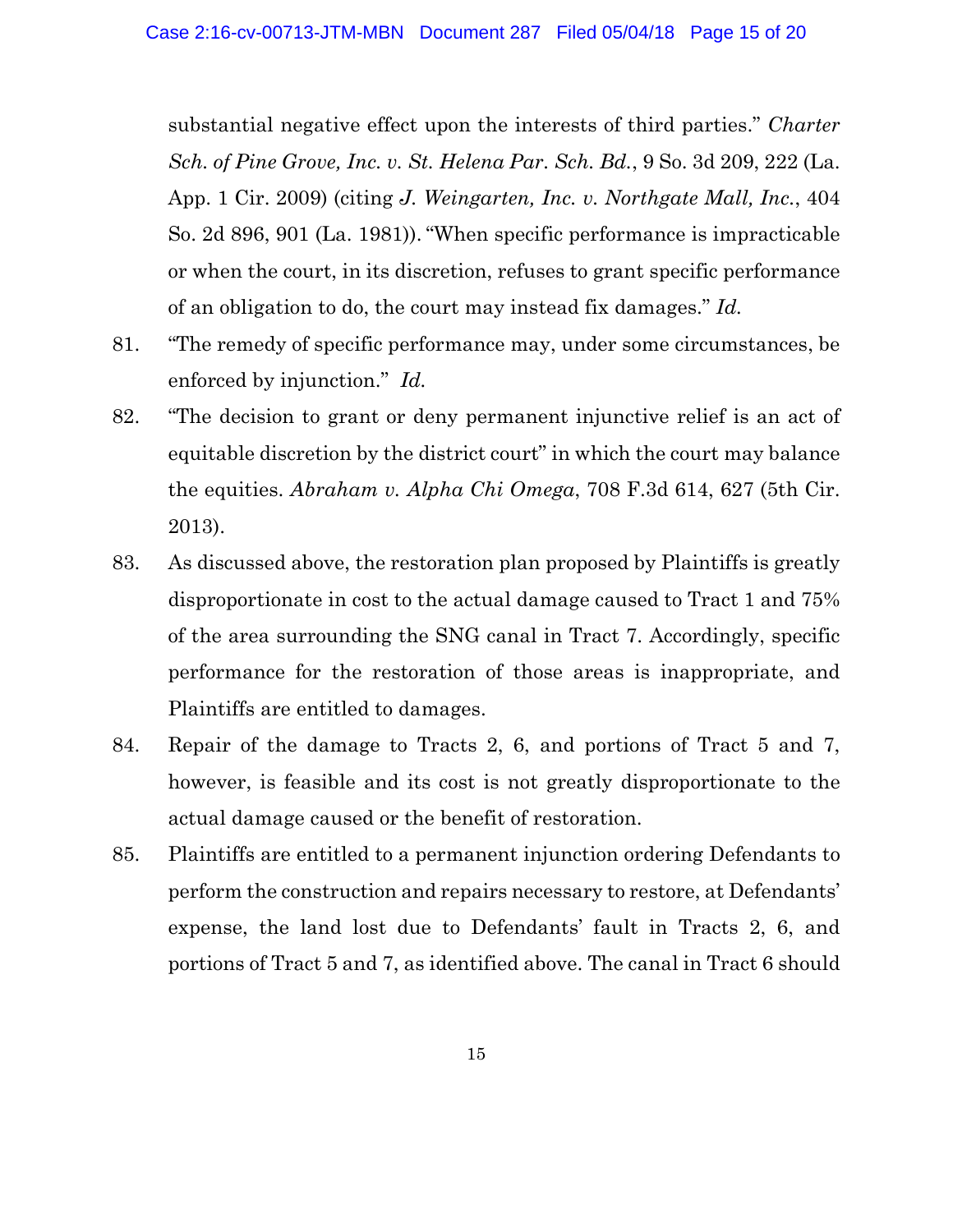be restored to a width of 65 feet, while the canals in each of the other tracts should be restored to a width of 40 feet.

- 86. Defendants SNG and HGPT are liable for the restoration of Tract 6 and the SNG canal portion of Tract 7. TGP is liable for the restoration of Tract 2 and the TGP portion of Tract 7. SNG and HPGG are liable for the restoration of Tract 5.
- 87. The Court has attached to this Order and Reasons maps clarifying the areas intended for restoration. Those areas included in the black boxes placed on the maps of each tract shall be restored.
- 88. Following restoration, Plaintiffs are entitled to an injunction requiring Defendants to maintain these canals at the widths designated by the ROWs for the life of the ROW agreements.

# *Damages*

- 89. Damages for breach of contract are "measured by the loss sustained by the obligee and the profit of which he has been deprived." LA. CIV. CODE art. 1995.
- 90. "An obligor in good faith is liable only for the damages that were foreseeable at the time the contract was made." LA. CIV. CODE art. 1996.
- 91. Defendants acted in good faith.
- 92. It was foreseeable at the formation of the right-of-way agreements that the failure to maintain the canals contracted for would result in their widening.
- 93. Plaintiffs are therefore entitled to the market value of the 5.52 acres of land lost that cannot be restored.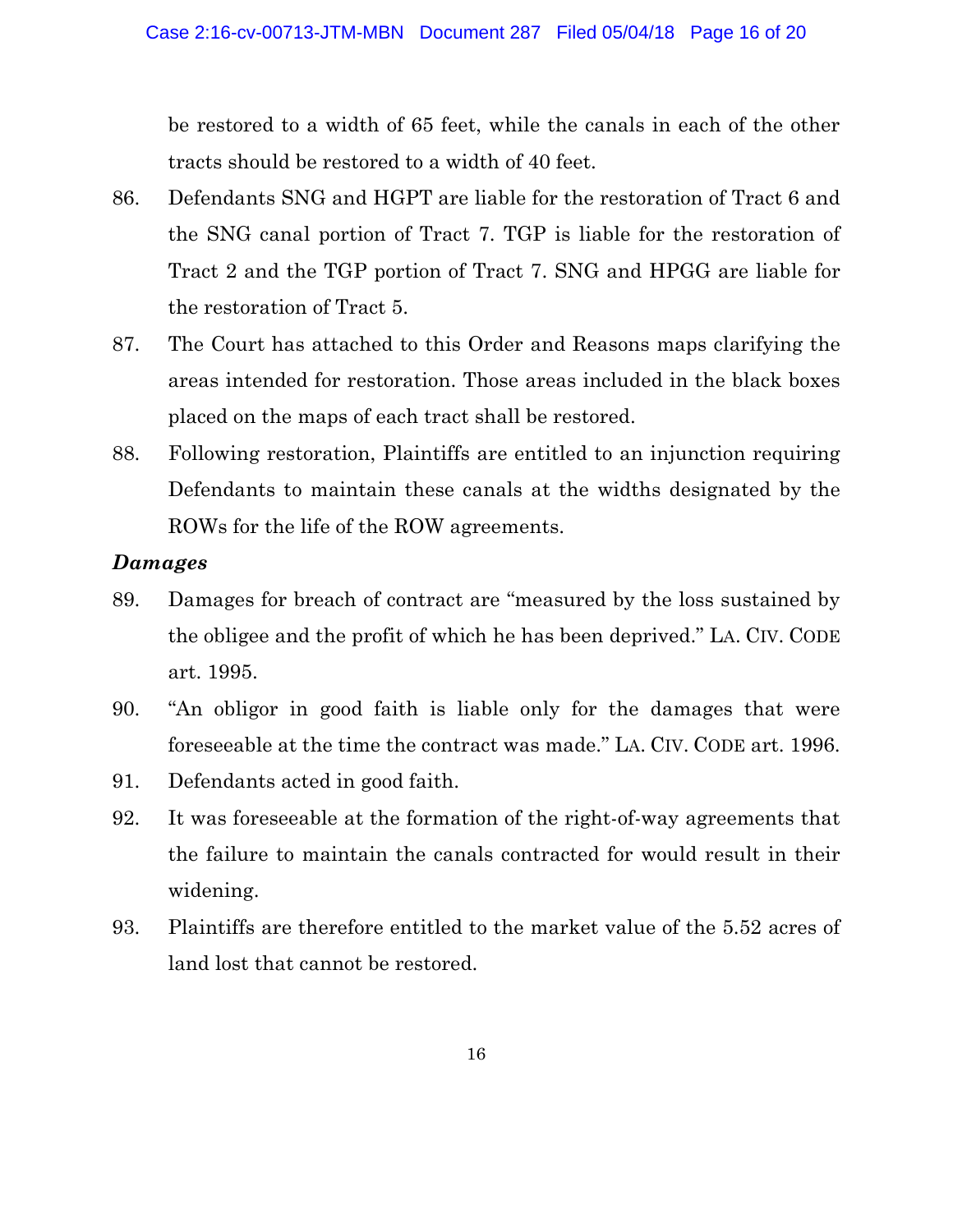- 94. Judgment shall be entered in favor of Plaintiffs in the amount of \$1,104.00 for the damage Defendants caused in Tracts 1, 3, 4, and portions of Tract 5 and Tract 7 by their failure to maintain the canals pursuant to the ROW agreements.
- 95. Defendants SNG, TPG, and HPGT are liable for the 1.31 acres lost in Tract 1 in the amount of \$262.00. Defendants SNG and HPGG are liable for the 3.60 acres lost in Tracts 3, 4, and the easternmost half of Tract 5 in the amount of \$720.00. Defendants SNG and HPGT are responsible for the 0.61 acres lost near its canal in Tract 7 in the amount of \$122.00.

# **Obligation to Install Dams and Bulkheads**

- 96. At the outset, Defendants argue that Plaintiffs' claim for breach of the obligation to install dams or bulkheads pursuant to the 1970 Upper Realty or Lenmark ROWs is prescribed.
- 97. Breach of contract claims are subject to a prescriptive period of ten years. *See* LA. CIV. CODE art. 3499.
- 98. This Court has already held that this claim is facially prescribed. Doc. 218.
- 99. The discovery rule of *contra non valentem* applies to suspend the running of prescription until Plaintiffs "knew, or reasonably should have known of the damage." *Marin v. Exxon Mobil Corp.*, 48 So. 3d 234, 245 (La. 2010).
- 100. Plaintiffs neither knew nor should have known of Defendant's failure to install dams or bulkheads prior to ten years before the filing of this lawsuit. Even if Plaintiffs had visited the Subject Property, it would have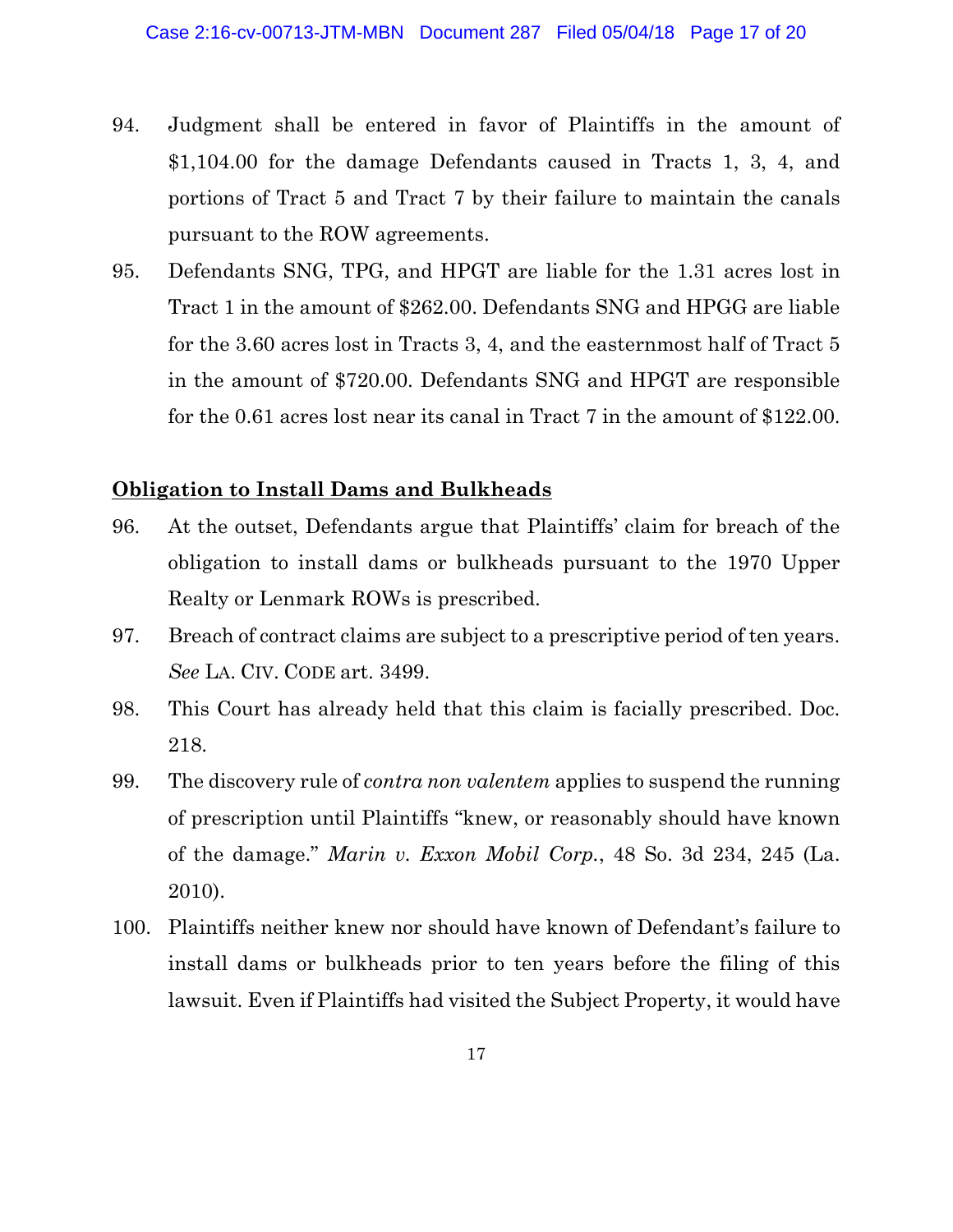been difficult to determine where a dam or bulkhead should have been located. Indeed, even Defendants were not aware whether dams had been constructed.

- 101. Plaintiffs' claim for breach of the obligation to install a dam or bulkhead has not prescribed.
- 102. "The essential elements of a breach of contract claim are (1) the obligor's undertaking an obligation to perform, (2) the obligor failed to perform the obligation (the breach), and (3) the failure to perform resulted in damages to the obligee." *Favrot v. Favrot*, 68 So. 3d 1099, 1108–09 (La. App. 4 Cir. 2011).
- 103. Defendants were obligated under the 1970 Upper Realty and the 1970 Lenmark ROWs to install dams or bulkheads "at the point where the canal enters and leaves" Plaintiffs' property. This obligation should have resulted in the construction of a dam or bulkhead on the SNG canal in Tracts 1 and 6.
- 104. Defendants breached this obligation by failing to construct any dams or bulkheads.
- 105. While Plaintiffs failed to show exactly what damages resulted specifically from Defendants' failure to dam or bulkhead the canal, it is clear that at least some of the erosion and land loss of the Subject Property resulted from this failure.
- 106. Accordingly, Plaintiffs have proven each element of their claims for Defendants' breach of the obligations to install dams or bulkheads pursuant to the 1970 Upper Realty and the 1970 Lenmark ROWs.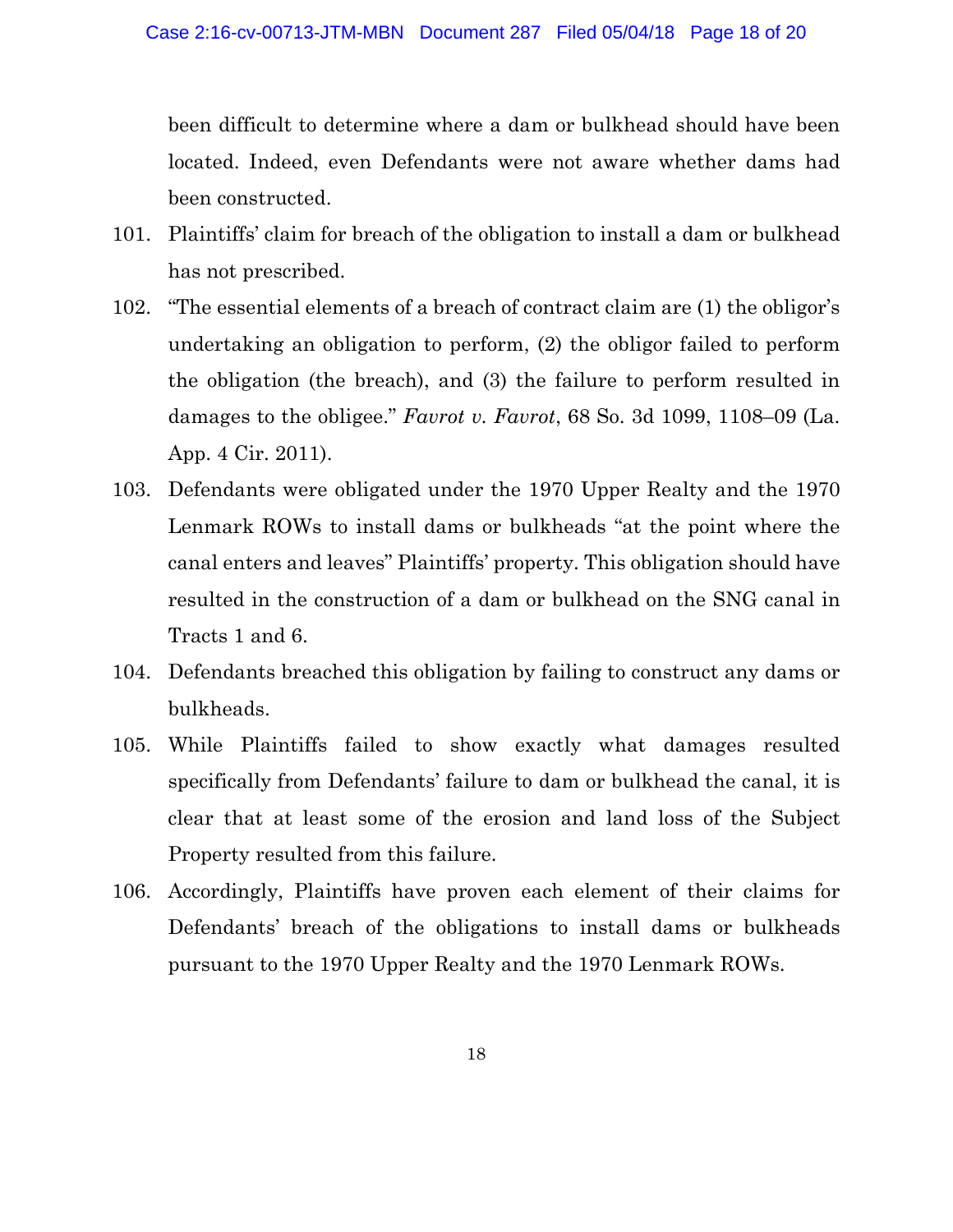- 107. Specific performance of the obligation to install dams or bulkheads is inappropriate. Due to the land lost and edge erosion in Tract 1, such relief is now impossible in that tract. In addition, requiring Defendants to build a dam in Tract 6 is unnecessary in light of the relief already granted. Because Defendants are required to maintain the canal in Tract 6 at 65 feet, the installation of a dam in that tract would be duplicative.
- 108. Damages for the land lost have already been awarded. Plaintiffs have not shown that the failure to install dams or bulkheads caused any damage over and above that caused by the failure to maintain the canals.

### **CONCLUSION**

For the foregoing reasons, Plaintiffs are entitled to judgment on their remaining claims in the amount of \$1,104.00 and injunctive relief for the restoration of 9.6 acres. A permanent injunction shall issue separately. The Court intends to appoint a special master pursuant to Federal Rule of Civil Procedure 53 to oversee the restoration of Plaintiffs' land.

Accordingly;

**IT IS ORDERED** that each party shall, within 30 days of this Order, submit three recommendations with curriculum vitae of individuals to serve in the capacity of special master. A special master will be selected by the Court thereafter.

**IT IS FURTHER ORDERED** that the effects of this Order and the separately entered Judgment and Permanent Injunction are **STAYED** pending final ruling on appeal.